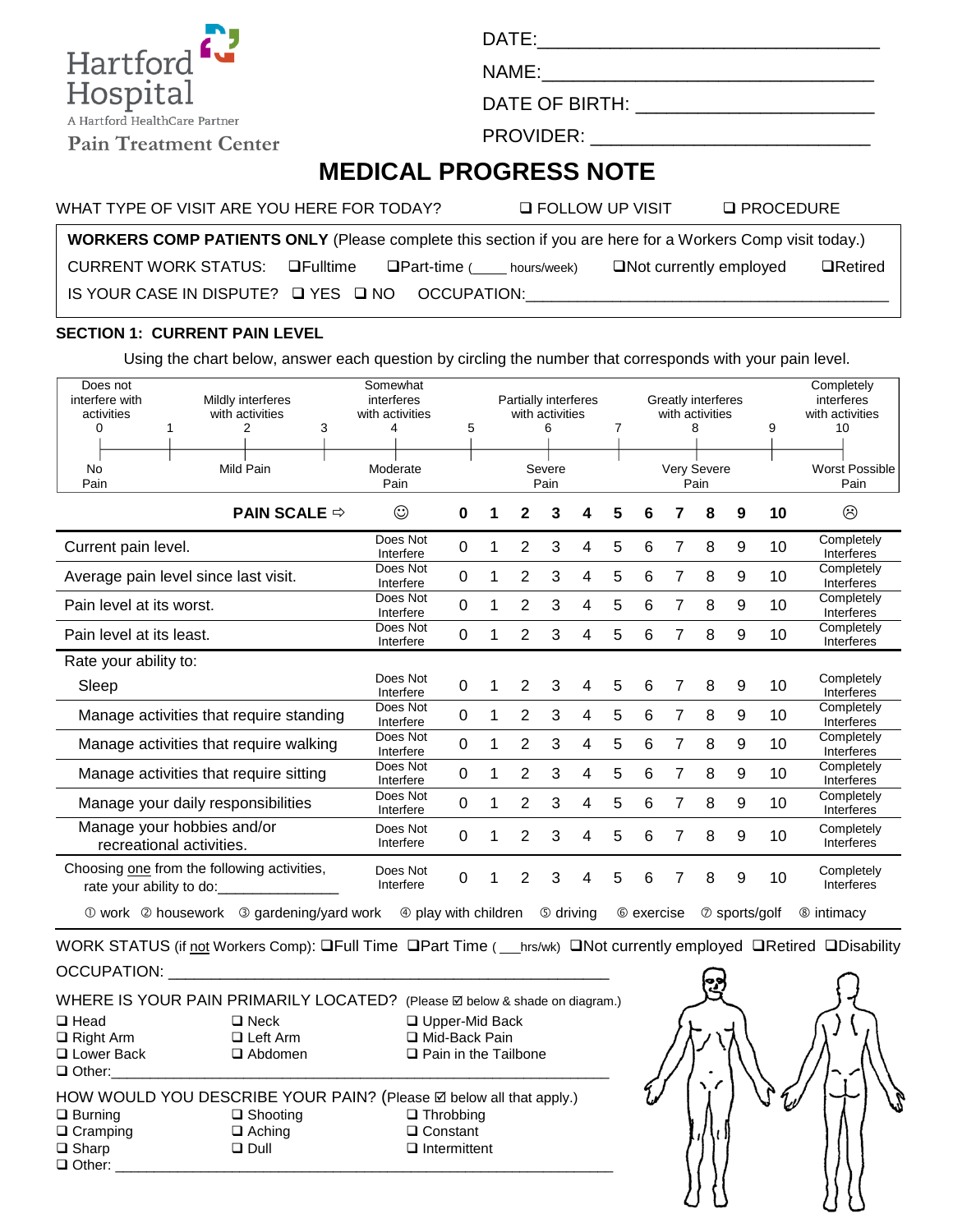## **SECTION 1: CURRENT PAIN LEVEL (continued)**

|                       | PAIN INCREASES WITH: Q Walking Q Sitting Q Standing Q Activity Q Other: ___________________________   |                              |                                           |         |                                        |
|-----------------------|-------------------------------------------------------------------------------------------------------|------------------------------|-------------------------------------------|---------|----------------------------------------|
|                       | PAIN DECREASES WITH: Q Rest Q Lying Down Q Heat                                                       |                              | $\Box$ Cold                               |         |                                        |
|                       | DO YOU USE ANY ASSISTIVE DEVICES? Q None Q Wheelchair Q Cane Q Walker Q Crutches Q Prosthesis Q Other |                              |                                           |         |                                        |
|                       | IS YOUR PAIN LEVEL BETTER SINCE YOUR LAST VISIT? Q Yes Q No Q Same                                    |                              |                                           |         |                                        |
|                       | IF YOU HAD AN INJECTION ON YOUR LAST VISIT, DID IT DECREASE YOUR PAIN? □ 0% □ 25% □ 50% □75%          |                              |                                           |         | $\Box$ More than 75%                   |
|                       | HOW WELL DO YOU SLEEP?<br>$\square$ 0-4 hrs/night<br>$\Box$ Restful                                   |                              | $\Box$ 4-6 hrs/night<br>$\Box$ Disruptive |         | $\Box$ 6-8 hrs/night<br>□ Pain Related |
|                       |                                                                                                       |                              |                                           |         |                                        |
| <b>Constitutional</b> | <b>SECTION 2: CURRENT SYMPTOMS</b> (Please indicate Yes or No for each symptom.)                      |                              |                                           |         |                                        |
|                       |                                                                                                       |                              |                                           | N       | Recent Weight Gain ( __ Lbs)           |
| Y                     | N Fever                                                                                               | Feeling Weak<br>Y<br>Y<br>N. |                                           |         |                                        |
| Y<br>N                | Chills                                                                                                | N.                           | Feeling Tired (Fatigue)                   | Y       | N   Recent Weight Loss ( __ Lbs)       |
| Y                     | N   Feeling Poorly (Malaise)                                                                          | N<br>Y                       | Change In Appetite                        |         |                                        |
| <b>Eyes</b>           |                                                                                                       |                              |                                           |         |                                        |
| Y<br>N                | Vision Loss                                                                                           | N.                           | Eye Pain                                  | N<br>Y  | Discharge From Eyes                    |
| Y<br>N.               | <b>Blurred Vision</b>                                                                                 | Y<br>N                       | Dry Eyes                                  |         |                                        |
| <b>ENT</b>            |                                                                                                       |                              |                                           |         |                                        |
| Y<br>N                | Earache                                                                                               | N<br>Y.                      | Nosebleeds                                | Y<br>N  | Sore Throat                            |
| Y<br>N                | Loss of Hearing                                                                                       | Y.<br>N                      | Nasal Discharge                           | Y<br>N  | Hoarseness                             |
| Y                     | N   Post Nasal Drip                                                                                   | N<br>Y                       | <b>Sinus Stuffiness</b>                   | N<br>Y  | <b>Difficulty Swallowing</b>           |
| <b>Cardiovascular</b> |                                                                                                       |                              |                                           |         |                                        |
| N<br>Y                | Chest Pain                                                                                            | N.<br>Y                      | <b>Heart Rate is Slow</b>                 | Y       | N   Lower Extremity Swelling (Edema)   |
| Y.                    | N   Palpitations                                                                                      | Y                            | Leg Pain w/Exercise (Leg<br>Claudication) |         |                                        |
| Y<br>N.               | Heart Rate is Fast                                                                                    |                              |                                           |         |                                        |
| <b>Respiratory</b>    |                                                                                                       |                              |                                           |         |                                        |
| N<br>Y                | Shortness of Breath                                                                                   | ${\sf N}$<br>Y               | Cough                                     | Υ<br>N  | Short of Breath on Exertion            |
| N<br>Y                | Wheezing                                                                                              | N<br>Y                       | Cough Worse at Night                      | Y<br>N. | Need pillows to breathe (Orthopnea)    |
| Gastrointestinal      |                                                                                                       |                              |                                           |         |                                        |
| Y<br>N                | Abdominal Pain                                                                                        | N<br>Y                       | Vomiting                                  | Υ<br>N  | <b>Bloody Stools</b>                   |
| Y.<br>N               | Constipation                                                                                          | N<br>Y                       | Diarrhea                                  | Υ<br>N  | Heartburn/Acid Reflux                  |
| Y<br>N                | Nausea                                                                                                |                              |                                           |         |                                        |
| Genitourinary         |                                                                                                       |                              |                                           |         |                                        |
| Y<br>N                | Painful Urination (Dysuria)                                                                           | Y<br>N                       | Incontinence                              | Y<br>N  | Frequency                              |
| Y<br>N                | <b>Urinary Retention</b>                                                                              | Υ<br>N                       | <b>Urination Hesitancy</b>                | Υ<br>N  | Pelvic Pain                            |
| Y<br>N.               | Vaginal Discharge                                                                                     | N<br>Y                       | Abnormal Vaginal Bleeding                 | N<br>Y  | Menstrual Pain (Dysmenorrhea)          |
| $\mathsf{N}$<br>Y     | <b>Genital Lesion</b>                                                                                 | Υ<br>N                       | Inadequate Penile Erection                |         |                                        |

**(CONTINUED ON NEXT PAGE)**